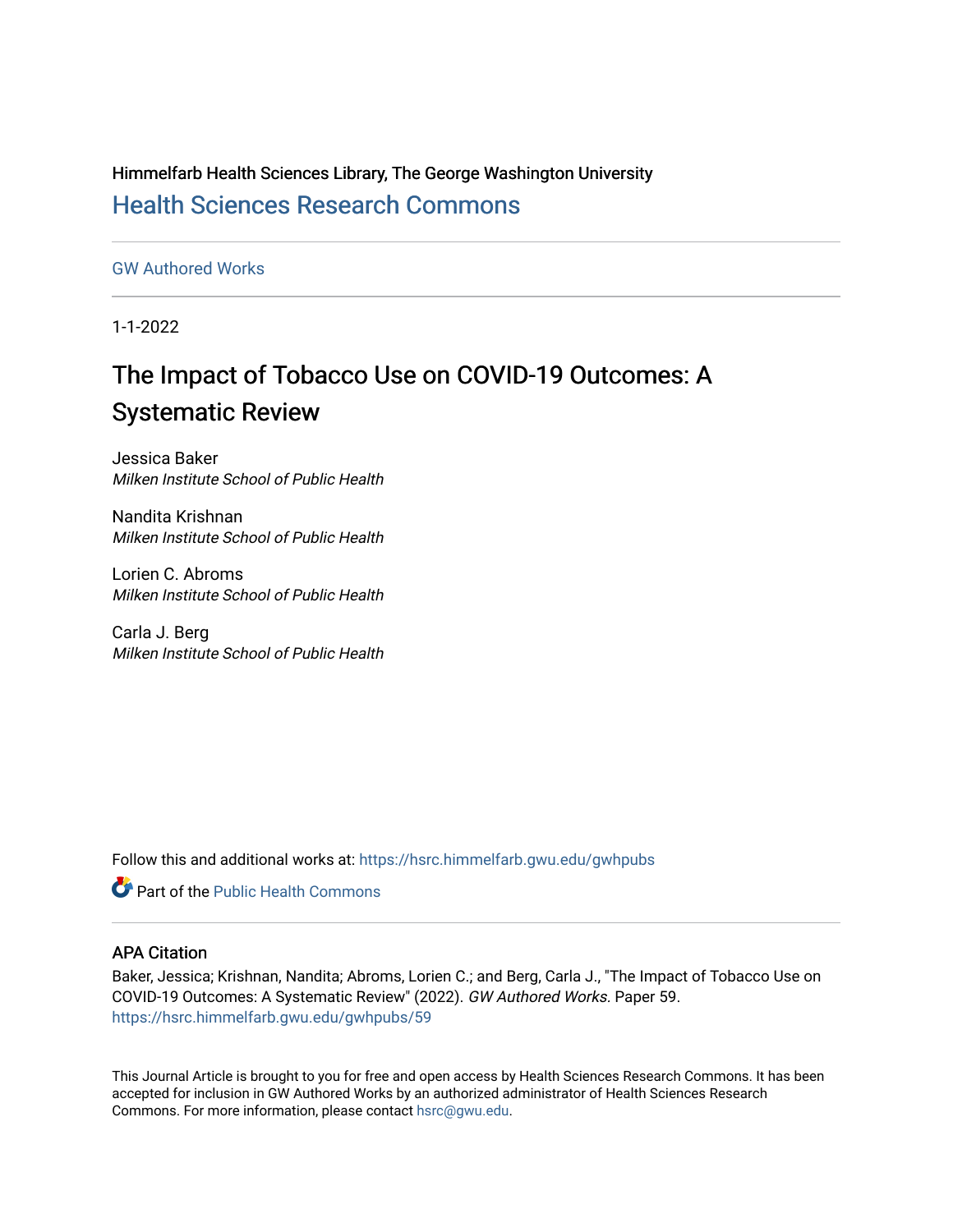

## Review Article

## The Impact of Tobacco Use on COVID-19 Outcomes: A Systematic Review

## Jessica Baker **.** <sup>1</sup> Nandita Krishnan **.** <sup>2</sup> Lorien C. Abroms **0**[,](https://orcid.org/0000-0003-4957-2061)<sup>2,3</sup> and Carla J. Berg  $\bullet^{2,3}$

 $^1$ Department of Global Health, Milken Institute School of Public Health, The George Washington University, Washington, DC, USA  $^2$ Department of Prevention and Community Health, Milken Institute School of Public Health, The George Washington University, Washington, DC, USA

<sup>3</sup>George Washington University Cancer Center, George Washington University, Washington, DC, USA

Correspondence should be addressed to Carla J. Berg; carlaberg@gwu.edu

Received 9 September 2021; Accepted 24 December 2021; Published 20 January 2022

Academic Editor: Renee Bittoun

Copyright © 2022 Jessica Baker et al. This is an open access article distributed under the [Creative Commons Attribution License](https://creativecommons.org/licenses/by/4.0/), which permits unrestricted use, distribution, and reproduction in any medium, provided the original work is properly cited.

Introduction. Tobacco use increases risks for numerous diseases, including respiratory illnesses. We examined the literature to determine whether a history of tobacco use increases risks for adverse outcomes among COVID-19 patients. Methods. We conducted a systematic search of PubMed, LitCovid, Scopus, and Europe PMC (for preprints) using COVID-19 and tobaccorelated terms. We included studies of human subjects with lab-confirmed COVID-19 infections that examined tobacco use history as an exposure and used multivariable analyses. The data was collected between March  $31<sup>st</sup>$ , 2020, and February  $20<sup>th</sup>$ , 2021. Outcomes included mortality, hospitalization, ICU admission, mechanical ventilation, and illness severity. Results. Among the 39 studies (33 peer-reviewed, 6 preprints) included, the most common outcome assessed was mortality  $(n = 32)$ . The majority of these studies (17/32) found that tobacco use increased risk, one found decreased risk, and 14 found no association. Tobacco use was associated with increased risk of hospitalization in 7 of 10 studies, ICU admission in 6 of 9 studies, mechanical ventilation in 2 of 6 studies, and illness severity in 3 of 9 studies. One study found that tobacco use history increased risk of pulmonary embolism in COVID-19 patients. Tobacco use was found to compound risks associated with diabetes  $(n=1)$ , cancer  $(n=2)$ , and chronic liver disease  $(n=1)$ . Conclusion. There is strong evidence that tobacco use increases risks of mortality and disease severity/progression among COVID-19 patients. Public health efforts during the pandemic should encourage tobacco users to quit use and seek care early and promote vaccination and other preventive behaviors among those with a history of tobacco use.

## 1. Introduction

The emergence of COVID-19 in the last two years represents a grave threat to global health. Researchers have worked rapidly to better understand the risk factors associated with COVID-19, in order to prevent infections and reduce the severity of illness in those infected. Initially considered a respiratory infection, COVID-19 is now understood to be a systemic infection, which can cause a wide variety of complications throughout the body. SARS-CoV-2 commonly targets Angiotensin-Converting Enzyme 2 (ACE2) receptors in a host's lungs and downregulates ACE2 expression [[1](#page-9-0)]. ACE2 receptors are part of the Renin-Angiotensin System (RAS), which plays a complex role in regulating cardiovascular, renal, and metabolic functions. Thus, individuals living with comorbidities associated with RAS dysregulation (e.g., kidney disease, diabetes mellitus, and cardiovascular and pulmonary diseases) are at increased risk of severe COVID-19 [\[2, 3\]](#page-9-0).

Tobacco use is a well-documented risk factor for hypertension, lung disease, cardiovascular disease, cancer, and diabetes and is a leading cause of chronic disease and death worldwide [\[4\]](#page-9-0). Additionally, cigarette smoking is a known risk factor for contracting infectious respiratory diseases such as influenza, tuberculosis, and MERS, as well as exacerbating the outcomes of those infections [[5](#page-9-0), [6](#page-9-0)]. Research has found that smoking increases ACE2 receptors in the lungs, indicating that smokers may be more vulnerable to infection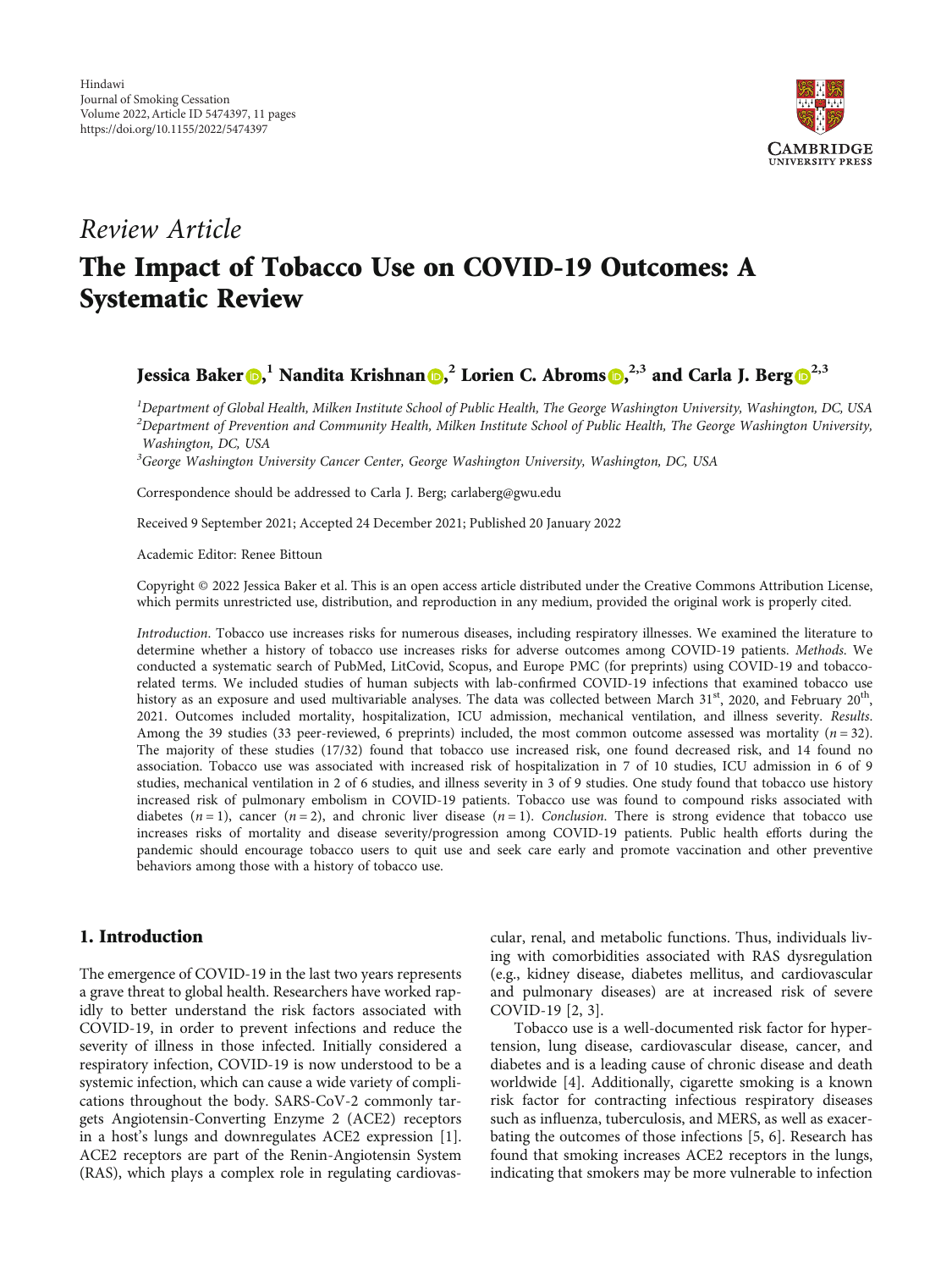[\[7](#page-9-0), [8](#page-9-0)]. While the exact mechanisms of the interaction between tobacco and the RAS are complex, evidence shows that nicotine itself dysregulates the RAS [\[2](#page-9-0)]. Since preexisting dysregulation of the RAS and its associated comorbidities worsen the severity and outcomes of COVID-19, understanding the impact of tobacco use on COVID-19 outcomes could significantly impact both prevention and treatment of COVID-19.

Given the explosion of research on SARS-CoV-2, systematic reviews of the literature are needed to inform evidence-based policies and practices to reduce the population impact of COVID-19. Since tobacco is a known risk factor for other infectious diseases, several reviews have focused on its impact on COVID-19 (see Table [1](#page-3-0)). The earliest review of COVID-19 and smoking that the authors are aware of was completed in March 2020 and provided initial findings from January to February 2020 [[9\]](#page-9-0). Reviewing five relatively small studies, all from China, the study concluded that tobacco smoking likely had a negative impact on COVID-19 disease progression and outcomes. Several reviews followed in early 2020, all of which relied heavily on relatively small studies from China [[10](#page-9-0)–[12](#page-9-0)]. In June 2020, Gulsen et al. conducted a systematic review and meta-analysis which included 16 studies, 14 of which were from China and 2 of which were from the United States. This study more firmly concluded that a history of smoking is associated with severe COVID-19 [[13](#page-9-0)].

As more research was published in the summer and fall of 2020, reviews were able to include studies from a wider range of countries. One meta-analysis of 10 studies published in October 2020 included studies from Italy, Thailand, and the United Kingdom and specifically analyzed the association between smoking and mortality in COVID-19 patients [[14](#page-9-0)]. However, this study drew only from one database (PubMed) and did not examine outcomes beyond mortality. Another review and meta-analysis included 47 peerreviewed articles published between January and late May 2020 and analyzed the impact of smoking behavior on COVID-19 progression and mortality [[15](#page-9-0)]. This may be the largest review to date specifically focused on tobacco use and COVID-19 outcomes, and it concluded that smoking is an independent risk factor for COVID-19 severity and death. However, some of the included studies had very small numbers of smokers (studies were excluded when the number of smokers was "zero or omitted") and the study did not have a requirement regarding how COVID-19 was diagnosed. A literature review exploring the relationship between tobacco-related comorbidities and COVID-19 outcomes was published in November 2020 [\[16](#page-9-0)]. This review included 23 studies published between January and September 2020. Although this was not a systematic review, it did find an association between tobacco use, cardiopulmonary diseases, and negative COVID-19 outcomes.

Finally, the most recent review at the time of this writing included 40 studies published up to December 12, 2020 [[17](#page-9-0)]. This systematic review and meta-analysis found that current and former smoking increased the risk of COVID-19 severity and death. Of the studies included, 19 were from in China, 12 were from the US, and the rest were from other

countries. Although this review assessed the quality of included studies, it did not have requirements regarding how COVID-19 was diagnosed or the number of smokers a study had to include in its sample.

The current study was aimed at identifying the impact of tobacco use on COVID-19 outcomes. Specifically, this review was aimed at adding to the existing literature in three main ways: (1) studies included had a sample of 30 or more current and former smokers, (2) only laboratory-confirmed cases of COVID-19 were included, and (3) to the extent possible, this review explored specific outcomes beyond general disease severity and mortality. Additionally, since early studies have already been heavily reviewed, we only included studies that completed data collection after March 31, 2020. Findings from this study can improve our understanding of the role of tobacco use as a risk factor for SARS-CoV-2 and facilitate our ability to draw actionable conclusions based on the available data.

## 2. Methods and Materials

This systematic literature review identified articles through keyword searches using the following databases: PubMed, Scopus, LitCovid, and Europe PMC (for preprints). The full list of search terms can be found in the Appendix and includes three themes: (i) terms related to tobacco such as "tobacco," "smoking," and "vaping"; (ii) terms related to COVID-19, including "SARS-CoV-2" and "novel coronavirus"; and (iii) terms related to outcomes, such as "mortality" and "hospitalization."

Inclusion criteria for studies were as follows: (i) written in English; (ii) collected data between March 31, 2020, and February 20, 2021; (iii) sample size of 30 or more current or former tobacco users; (iv) lab-confirmed COVID-19 diagnosis; (v) assessed history of tobacco use as an exposure; and (vi) used multivariable analysis. Studies that were published in other languages; completed data collection before March 31, 2020; focused on animal subjects; relied on selfreported or symptom-diagnosed COVID-19; had fewer than 30 current or former tobacco users; conducted only univariate or descriptive analyses; or were unrelated to tobacco use were excluded. Case studies, ecological studies, in vitro and in silico studies, and Mendelian randomization studies were also excluded. Other reviews were included in the first stage of the search to screen for references and were then excluded.

One researcher (JB) conducted an initial screening of titles and abstracts to eliminate articles that did not meet the inclusion criteria. Two researchers (JB and NK) reviewed the remaining titles and abstracts more closely to further eliminate articles that did not meet inclusion criteria. JB and NK then conducted a full-text review of included articles. One researcher (JB) conducted the data extraction for final analysis.

Researchers used a wide variety of metrics. Lab-confirmed COVID-19 was primarily based on a positive result on an RT-PCR test. However, a few studies confirmed COVID-19 using other lab tests such as antibody or serum tests or CT radiology scans. Diagnoses based on symptoms were excluded. The type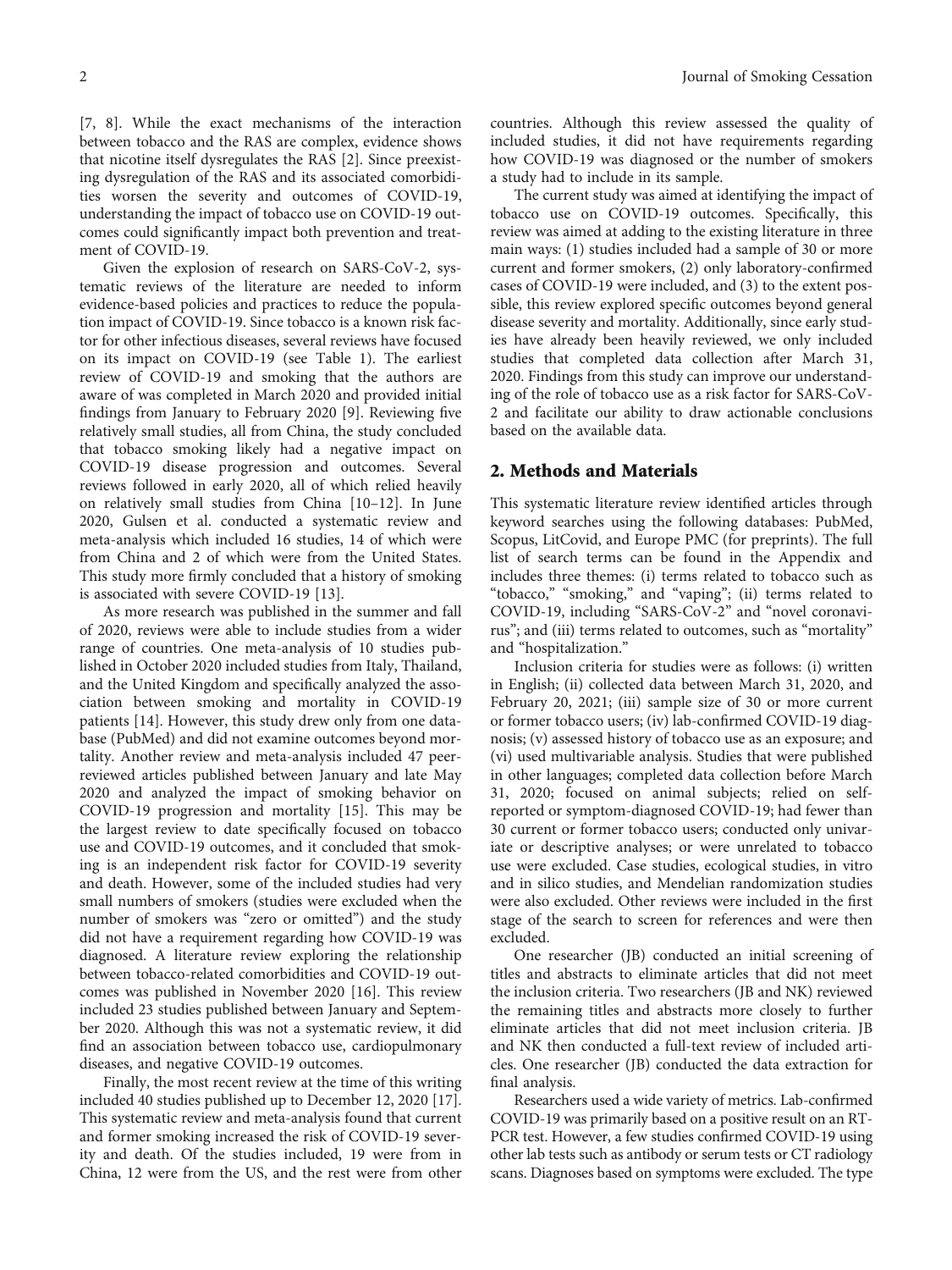<span id="page-3-0"></span>

| Author                   | Date                      | Studies                                                  | Conclusions                                                                                                                                                             | Notable limitations                                                                                                                                                          |
|--------------------------|---------------------------|----------------------------------------------------------|-------------------------------------------------------------------------------------------------------------------------------------------------------------------------|------------------------------------------------------------------------------------------------------------------------------------------------------------------------------|
| Vardavas et al.          | March<br>2020             | 5 from China                                             | Smoking likely had a negative impact on<br>COVID-19 disease progression and outcomes                                                                                    | Very small sample, very early data                                                                                                                                           |
| Berlin et al.            | April<br>2020             | 6 from China                                             | More evidence is needed if tobacco use may<br>be a risk factor for both transmission and<br>negative outcomes                                                           | Small sample, early data                                                                                                                                                     |
| Farsalinos et al.        | May<br>2020               | 13 from China                                            | Smokers are underrepresented among<br>hospitalized patients; former smokers have<br>higher odds of adverse outcomes than current<br>smokers; nicotine may be protective | Relies on early data exclusively from China;<br>unadjusted for confounding factors<br>including sociodemographic factors                                                     |
| Gulsen et al.            | June<br>2020              | 14 from China,<br>2 from Italy                           | History of smoking is associated with severe<br>COVID-19                                                                                                                | Relies heavily on early data from China;<br>classifications of both smokers and<br>COVID-19 patients varied                                                                  |
| Patanavanich<br>et al.   | Sept<br>2020,<br>preprint | 47 from 16<br>countries                                  | Smoking is an independent risk factor for<br>COVID-19 severity and death                                                                                                | Does not include research published after<br>May 25, 2020; includes studies with very<br>small $(>0)$ smoking populations; no<br>requirement regarding COVID-19<br>diagnosis |
| Salah et al.             | Oct<br>2020               | 10 from various<br>countries<br>(China, UK,<br>Thailand) | Smoking doubles the risk of mortality in<br>COVID-19 patients                                                                                                           | Used only PubMed; included mortality as<br>an outcome                                                                                                                        |
| Gupta et al.             | <b>Nov</b><br>2020        | 23 from various<br>countries<br>(China, US,<br>Italy)    | Tobacco use is associated with comorbidities<br>which increase the likelihood of negative<br>COVID-19 outcomes                                                          | Literature review; not systematic                                                                                                                                            |
| Umnuaypornlert<br>et al. | Feb<br>2021               | $40$ from $8$<br>countries                               | Tobacco use increases the risk of disease<br>severity and death in COVID-19 patients                                                                                    | No requirement regarding COVID-19 as<br>diagnosis; no minimum number of smokers<br>to be included in studies                                                                 |

Table 1: Early and later reviews on tobacco use and COVID-19.

of tobacco use discussed in almost all the studies (*n* = 38) was combustible smoking. One study focused on smokeless tobacco. Tobacco use was most commonly reported as ever vs. never use  $(n = 15)$  or never/former/current use  $(n = 13)$ . Two studies analyzed differences in pack-years smoked, where pack-years referred to the number of packs smoked per day times the number of years smoked.

Finally, "outcome" was defined as what happened after a person was infected with COVID-19. Outcomes for this analysis included the following: mortality (*n* = 32), hospitalization  $(n = 10)$ , ICU admission  $(n = 9)$ , mechanical ventilation  $(n = 6)$ , and severity of illness  $(n = 9)$ . Studies defined "severity" in different ways. For example, Adrish et al. [[18\]](#page-9-0) defined severity on the basis of pneumonia and hypoxia status, while Mendy et al. [\[19\]](#page-9-0) defined severity as admission to ICU or death during hospitalization. Studies focused on the incidence or transmission of COVID-19 were excluded.

## 3. Results

The initial search, done on February 20, 2021, identified 5,980 articles. Of these articles, 472 were published before December 2019 and removed from the Scopus search, leaving 5,508 citations. The searches were uploaded to Covidence for screening. Covidence identified 838 duplicates, which were reviewed for confirmation and then removed, leaving 4,670 articles to screen. The breakdown of the results can be seen in the PRISMA chart in Figure [1](#page-4-0).

In the first round of title and abstract screening, 4,223 articles were excluded. Many of these  $(n = 1,743)$  were thematically irrelevant. For example, they discussed adapting medical procedures in the context of COVID-19 or were otherwise unrelated to tobacco use  $(n = 1,056)$ , focused on behavior or socioeconomic impacts  $(n = 694)$ , focused on diseases other than COVID-19 ( $n = 420$ ), or focused on incidence risk  $(n = 219)$  or were in silico, in vitro, or animal studies ( $n = 148$ ). Two of the authors (JB and NK) reviewed the titles and abstracts of the remaining 447 articles. The second round of review eliminated another 309 articles, including ecological studies, case studies, reviews, and commentaries. The remaining 138 articles were included in the full-text review. Of these, a further 99 were excluded for the following reasons: only included data collected before March 31, 2020 ( $n = 20$ ), sample sizes included fewer than 30 current or former tobacco users  $(n = 18)$ , did not include smoking in a multivariable analysis  $(n = 17)$ , included cases of COVID-19 not confirmed by lab results  $(n = 11)$ , did not analyze the relationship between tobacco use and COVID-19 outcomes  $(n = 6)$ , and did not include smoking as an independent variable in the analysis  $(n = 4)$ . Additionally, 21 studies were excluded as they were duplicates, used the wrong study designs, or contained the wrong outcomes (e.g., incidence of COVID-19 rather than severity), and a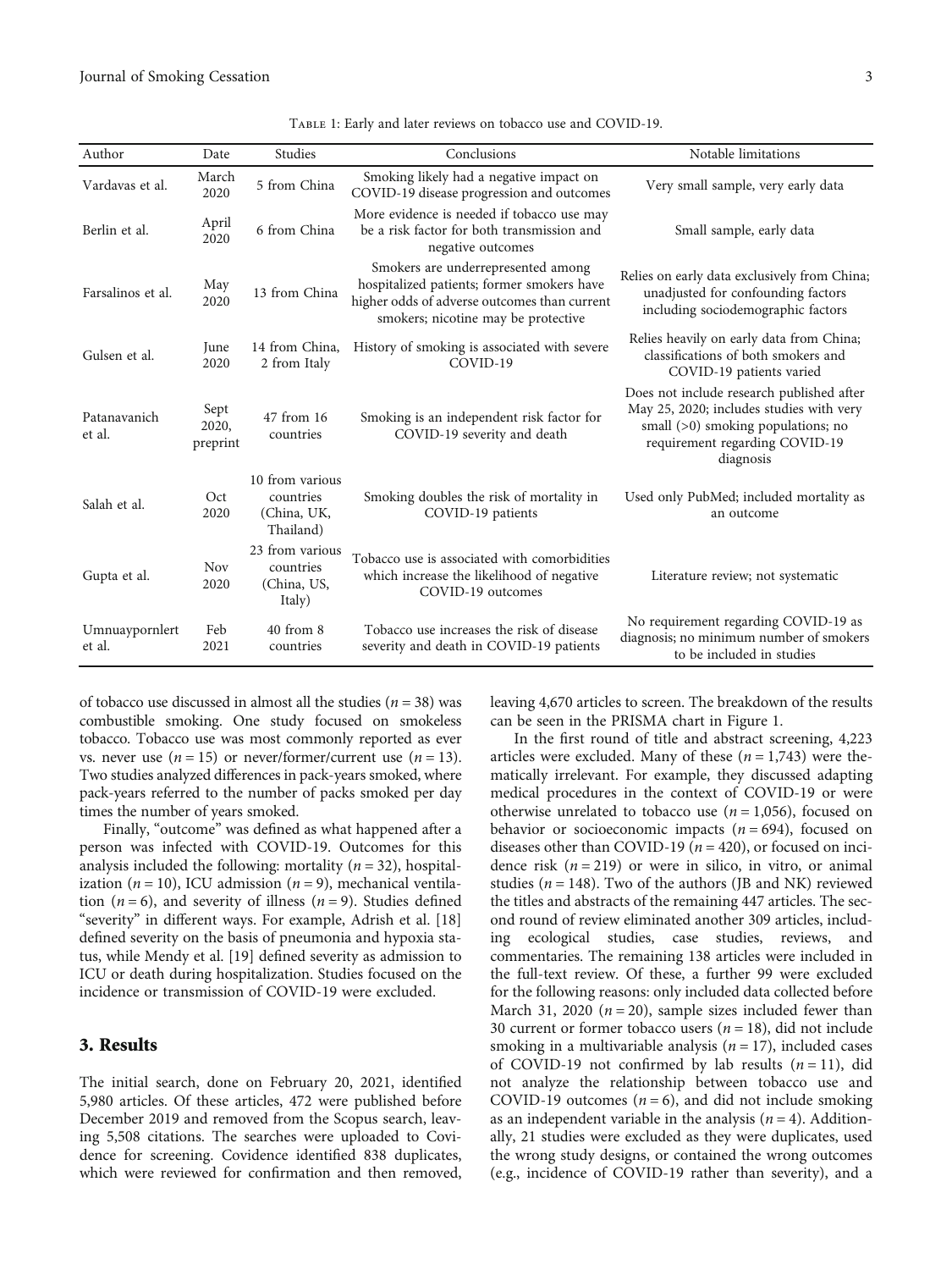<span id="page-4-0"></span>

Figure 1: PRISMA chart.

further 2 studies were excluded because the articles were retracted.

In total, 39 studies were included in this review. At the time of the initial review, 29 of these studies were peerreviewed manuscripts and 10 were preprints. Four preprints were subsequently published and are included in the peerreviewed count. The characteristics of the studies can be seen in Table [2](#page-5-0), with peer-reviewed and preprint studies listed separately. Studies had sample sizes that ranged from 101 to 406,793, with history of tobacco use sample sizes ranging from 35 to 24,484. Fourteen countries were represented by the studies, with 45% of studies done in the United States. Twenty-six studies used retrospective observational cohort designs, 8 used prospective/longitudinal study designs, 3 used case-control designs, and 2 used cross-sectional designs.

3.1. Mortality. Mortality was the most common outcome used across studies to assess the impact of tobacco use on COVID-19. Out of the 39 studies, 32 assessed the association between tobacco use and mortality. Of the 28 peer-reviewed articles that assessed mortality, 12 found no significant association, 15 found an increased risk of death, and one found a decreased risk of death. Of the 4 preprints that assessed mortality, 2 did not find a significant association and 2 found that tobacco use increased the risk of death. Seven articles did not report on mortality. The one article that found a significantly decreased risk of death came from Mexico, using Ministry of Health data [[20\]](#page-9-0). However, in a univariate analysis, the authors found a significant risk in men but not in women, which they suggested could be due to a doseresponse relationship, as men are much heavier smokers than women.

A few studies focused on specific populations. Two studies among cancer patients with COVID-19 both found that tobacco use significantly increased the risk of mortality, and this was most common for patients with respiratory tract cancers [[21,](#page-9-0) [22\]](#page-10-0). A study on chronic liver disease patients with COVID-19 also found a significantly increased risk in this population [\[23](#page-10-0)].

Regarding mortality data, not all studies divided their data in the same way. Some studies analyzed former and current tobacco users separately. There was a trend in studies finding more significant risk in former smokers compared to current smokers. One factor that could explain this trend is that the pool of former smokers tended to be much larger than current smokers—often 3-5 times larger. Likewise, in some studies, the number of patients who died was very small. Even with an initial pool of 100 smokers, some studies only observed 2 or 3 deaths within that group, making statistical analysis difficult. Some of the studies that did not find a significant association in multivariable analysis found increased mortality risk in univariate analysis [[18](#page-9-0), [24](#page-10-0)].

One study identified a dose-response effect based on pack-years, with those with a history of 30 pack-years or more having a significantly higher risk of death than those with a lower pack-year history [\[25\]](#page-10-0)). As suggested by the Parra-Bracamonte et al. study, there might be a doseresponse relationship between tobacco use history and COVID-19 mortality risk.

3.2. Disease Severity and Progression. In addition to mortality, 23 studies (19 peer-reviewed and 4 preprints) assessed a variety of other indicators for disease severity and progression (see Table [2\)](#page-5-0). Eight (7 peer-reviewed and 1 preprint) studies found no significant association between tobacco use and the COVID-19 outcomes they measured. However, 15 (12 peer-reviewed and 3 preprints) studies found a significantly higher risk of disease severity or progression for people with a history of tobacco use. None of these 23 studies reported a significantly decreased risk.

Studies defined severity and progression in a wide variety of ways. The most common measures were hospitalization  $(n = 10)$ , ICU admission  $(n = 9)$ , the need for mechanical ventilation  $(n = 6)$ , and severity  $(n = 9)$ . Across the studies, tobacco smokers were found to be at significantly higher risk of hospitalization  $(n=7)$  and ICU admission  $(n=6)$  than nonsmokers. Two studies found smokers at increased risk of mechanical ventilation, and three found smokers to be at increased risk of severe or critical illness.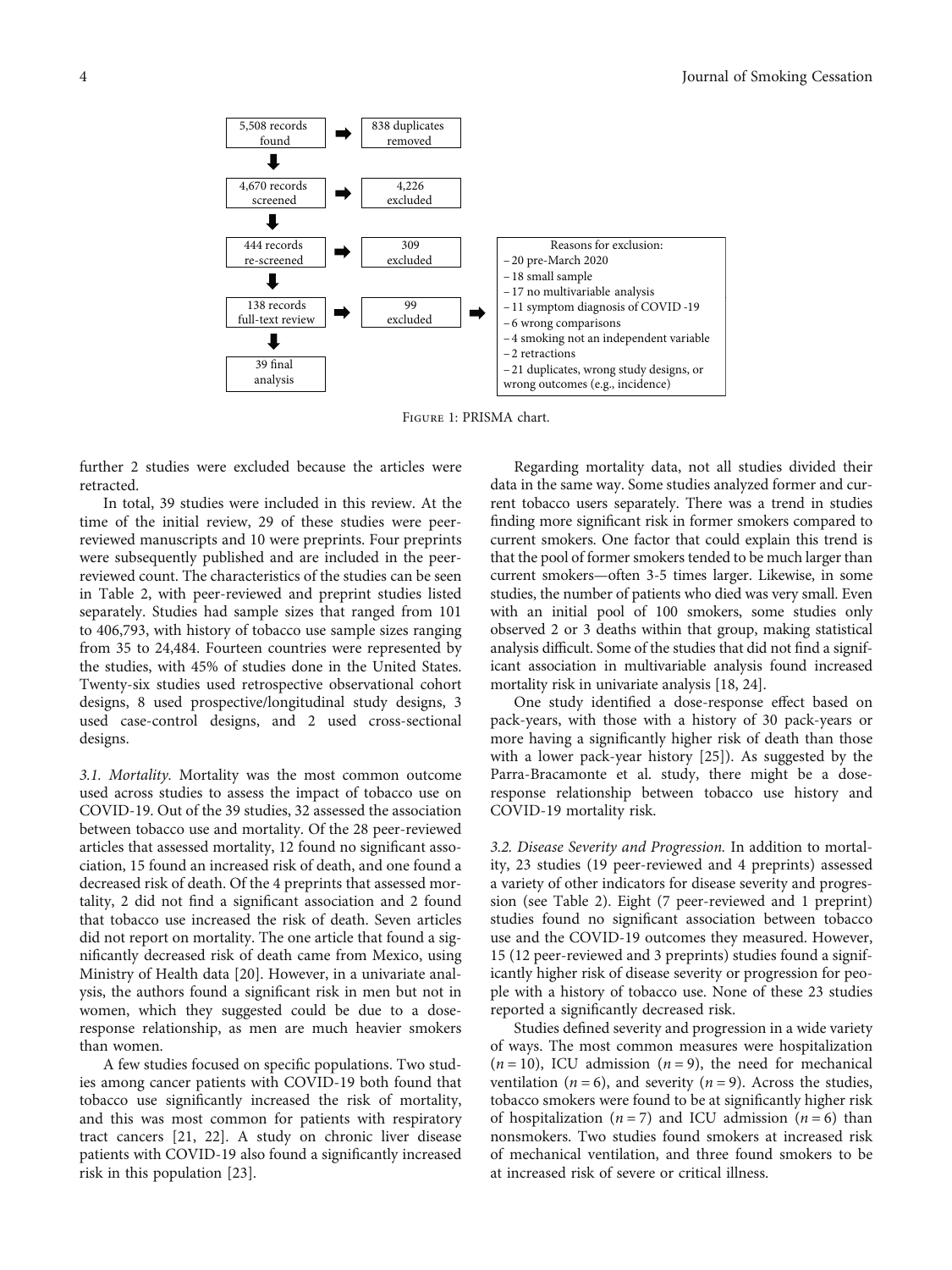TABLE 2: Study characteristics and results. TABLE 2: Study characteristics and results.

| Author                               | Month<br>and        | Location   | Study design                                         | Participants                        | Smokers                                                         | Mortality                                                     | Hospitalization ICU admission                                      |                                                        | Mechanical<br>ventilation                     | Severity                                         |
|--------------------------------------|---------------------|------------|------------------------------------------------------|-------------------------------------|-----------------------------------------------------------------|---------------------------------------------------------------|--------------------------------------------------------------------|--------------------------------------------------------|-----------------------------------------------|--------------------------------------------------|
| Bracamonte,<br>G.M. et al.<br>Parra- | 2020<br>year<br>Dec | Mexico     | Retrospective<br>cohort                              | 331,298                             | 24,484 (7.4%)                                                   | $OR = 0.931, p = 0.0151$                                      | $\pmb{\times}$                                                     | *                                                      | $\ast$                                        | $\star$                                          |
| G.N. et al.<br>Ioannou,              | 2020<br>Sept        | USA        | multicenter cohort<br>Longitudinal                   | 10,131                              | 5,212 (51.4%)                                                   | ΣŚ                                                            | SN                                                                 | $\ast$                                                 | SN                                            | $\ast$                                           |
| Ho, K.S. et al.                      | 2020<br>Dec         | USA        | multicenter cohort<br>Retrospective                  | 9,991                               | 2,212 (22.1%);<br>1,279 (26.1%)<br>hospitalized                 | SN                                                            | SN                                                                 | SN                                                     | SN                                            | ₩                                                |
| O.Y. et al.<br>Chavolla,<br>Bello-   | 2020<br>June        | Mexico     | Retrospective<br>cohort                              | 20,804                              | 1,815 (8.7%)                                                    | SN                                                            | $\text{OR} = 1.2, \, p <$<br>0.05                                  | SN                                                     | $\pmb{\times}$                                | $\ast$                                           |
| Pérez-Sastré,<br>M.A. et al.         | 2020<br>July        | Mexico     | Retrospective<br>cohort                              | 16,752                              | 1,340 (8%)                                                      | SN                                                            | SN                                                                 | Prev ratio $= 0.90$<br>, $p<0.05$                      | ∗                                             | ∗                                                |
| Lowe, K.E.<br>et al.                 | 2021<br>Jan         | USA        | multicenter cohort<br>Retrospective                  | $7,102$                             | 1,082 (15.2%)                                                   | (>30 pkyr), NS for less<br>$aOR = 1.89, p < 0.05$             | $2.25 (+30 pkyr),$<br>$(10-30$ pkyr) &<br>$aOR = 1.41$<br>p < 0.05 | $aOR = 1.55(10 -$<br>$(+30), p < 0.05$<br>30) and 1.69 | ₩                                             | $\ast$                                           |
| Lohia, P.<br>et al.                  | 2021<br>Feb         | USA        | multicenter cohort<br>Retrospective                  | 1,871                               | 704 (37.6%)                                                     | $OR = 1.26, p = 0.02;$<br>aOR NS                              | ₩                                                                  | $aOR = 1.25, p =$<br>0.03                              | SN                                            | ₩                                                |
| Hamer, M.<br>et al.                  | 2020<br>July        | UK         | Prospective cohort                                   | 387,109 (760<br>with COVID-<br>(61) | current smokers<br>in whole cohort)<br>406 (53.4%)<br>(37k/9.7% | *                                                             | $aRR = 1.36, p <$<br>0.05                                          | ∗                                                      | ∗                                             | ∗                                                |
| Moraga, A.<br>Vilches-<br>et al.     | 2020<br>Dec         | UK & Italy | observational<br>Multicenter<br>cohort               | 831                                 | 361 (43.4%)                                                     | ₩                                                             | ₩                                                                  | ₩                                                      | ₩                                             | $\ast$                                           |
| Kim, D. et al.                       | 2020<br>Sept        | USA        | multicenter cohort<br>Retrospective<br>observational | 867                                 | 354 (40.7%)                                                     | (current smokers), NS<br>$HR = 2.99, p = 0.001$<br>for former | ₩                                                                  | ₩                                                      | $\ast$                                        | SN                                               |
| Adrish, M.<br>et al.                 | 2020<br>Oct         | USA        | Retrospective<br>cohort                              | 1,173                               | 336 (28.6%)                                                     | SN                                                            | ∗                                                                  | ∗                                                      | 37% nonsmoke,<br>47% smoke vs.<br>$p = 0.005$ | 47% smoke<br>nonsmoke,<br>$p = 0.003$<br>vs. 37% |
| Castelnuovo,<br>A. et al.<br>Ä       | 2020<br>Oct         | Italy      | multicenter cohort<br>Retrospective<br>observational | 3,894                               | 319 (8.2%)                                                      | SN                                                            | $\ast$                                                             | $\ast$                                                 | ∗                                             | $\ast$                                           |
| Raines, A.M.<br>et al.               | Feb<br>2021         | USA        | Retrospective<br>cohort                              | 440                                 | 250 (56.8%)                                                     | $aOR = 2.28, p < 0.01$                                        | ₩                                                                  | ₩                                                      | $\ast$                                        | $\ast$                                           |

## <span id="page-5-0"></span>Journal of Smoking Cessation 5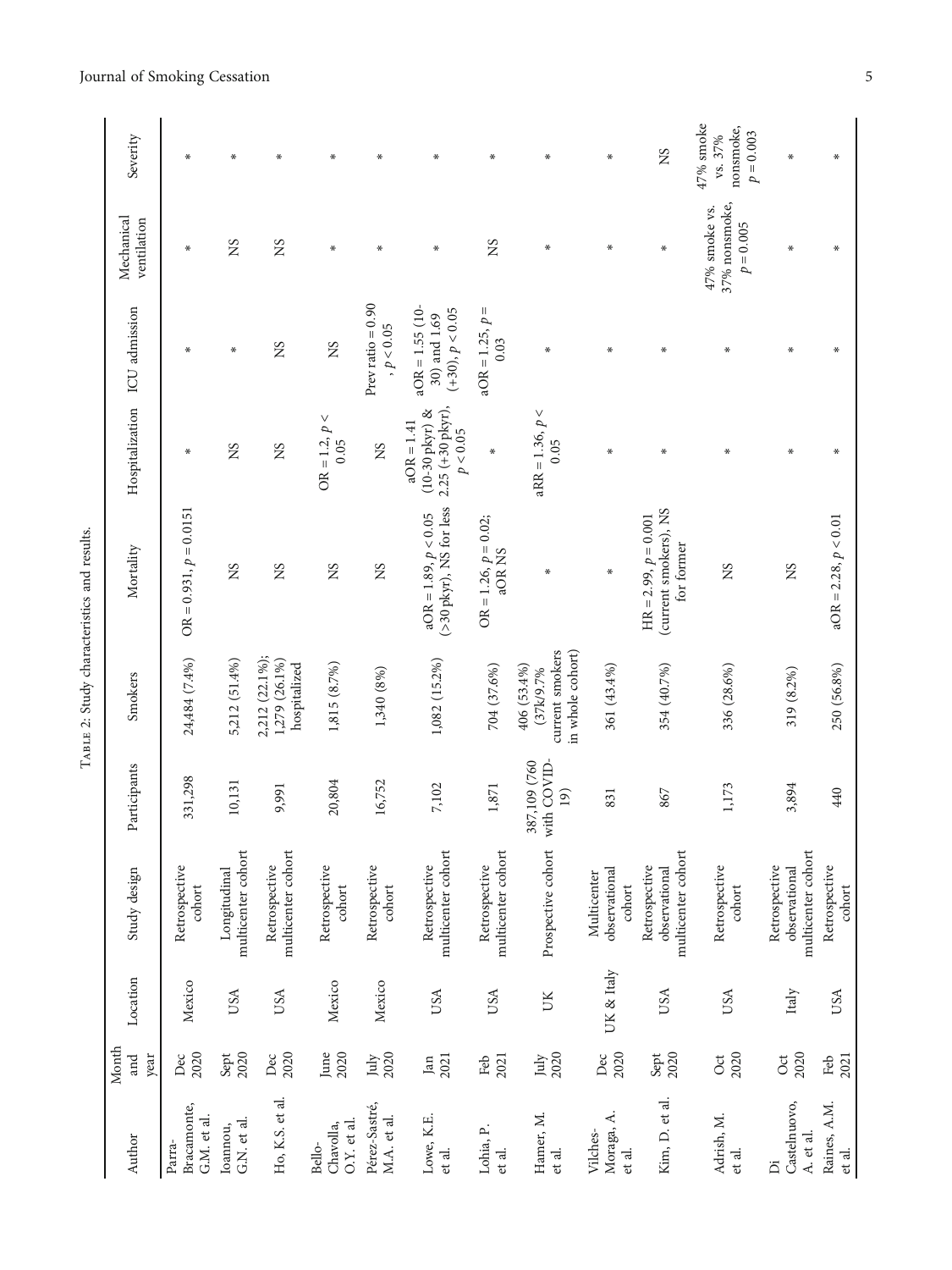| Author                    | Month<br>year<br>and                                   | Location        | Study design                                                                | Participants | Smokers                                              | Mortality                                                                                | Hospitalization ICU admission |                            | Mechanical<br>ventilation | Severity                    |
|---------------------------|--------------------------------------------------------|-----------------|-----------------------------------------------------------------------------|--------------|------------------------------------------------------|------------------------------------------------------------------------------------------|-------------------------------|----------------------------|---------------------------|-----------------------------|
| Islam, M.Z.<br>et al.     | 2020<br>$\cot$                                         | Bangladesh      | single center cohort<br>Retrospective                                       | 1,016        | 185 (18.2%); 40<br>tobacco (3.9%)<br>smokeless       | aOR for smokeless NS<br>$OR = 3.516, p < 0.05,$<br>$RR = 3.33;$                          | ∗                             | $\pmb{\times}$             | ∗                         | SN                          |
| Saurabh, S.<br>et al.     | 2021<br>Jan                                            | India           | unmatched case-<br>control study<br>Prospective                             | 911          | 80 (8.8%); 139<br>smokeless<br>tobacco<br>$(15.3\%)$ | SN                                                                                       | $\ast$                        | $\star$                    | ₩                         | SN                          |
| R.C.M. et al.<br>Soares,  | Sept<br>2020                                           | Brazil          | multicenter cohort<br>Retrospective                                         | 10,713       | 209 (1.95%)                                          | SN                                                                                       | $OR = 2.91, p <$<br>0.001     | ∗                          | ∗                         | ₩                           |
| Alharthy, A.<br>et al.    | 2020<br>Oct                                            | Arabia<br>Saudi | single center cohort<br>Retrospective                                       | 352          | 174 (49.4%)                                          | $OR = 3.0, p = 0.025$                                                                    | $\pmb{\times}$                | ∗                          | $\ast$                    | ∗                           |
| Abohamr,<br>S.I. et al.   | 2020<br>$_{\rm Nov}$                                   | Arabia<br>Saudi | Retrospective case<br>series                                                | 768          | 160 (20.8%)                                          | $OR = 7.018, p = 0.001$                                                                  | ₩                             | $OR = 2.991, p =$<br>0.001 | $\pmb{\times}$            | ∗                           |
| Garassino,<br>M.C. et al. | 2020<br>July                                           | 8 countries     | Cross-sectional &<br>observational<br>longitudinal<br>multicenter<br>cohort | 196          | 159 (81.1%)                                          | $OR = 3.18, p < 0.05$                                                                    | $\ast$                        | ₩                          | $\ast$                    | $\ast$                      |
| Abbas, H.M.<br>et al.     | Sept<br>2020                                           | Iraq            | Cross-sectional<br>observational<br>follow-up                               | 284          | 141 (49.6%)                                          | $1.66, p < 0.01$ (smoke<br>$HR = 1.36, p = 0.014$<br>(smoke only); $HR =$<br>+ diabetes) | ₩                             | *                          | ∗                         | SN                          |
| Ullah, A.D.<br>et al.     | 2020<br>$\cot$                                         | ĎК              | Retrospective<br>single-center<br>cohort                                    | 212          | 126 (59.4%)                                          | SN                                                                                       | ₩                             | ∗                          | ∗                         | ∗                           |
| Ragab, E.<br>et al.       | 2020<br>$\stackrel{\textstyle\sim}{\phantom{}_{\sim}}$ | Egypt           | Retrospective<br>cohort                                                     | 240          | 116 (48.3%)                                          | ₩                                                                                        | ∗                             | ∗                          | ∗                         | $OR = 3.31,$<br>$p = 0.005$ |
| Chen, L. et al.           | $\frac{\text{Aug}}{2020}$                              | China           | multicenter cohort<br>Retrospective                                         | 1,859        | 111 (6%)                                             | $HR = 1.84, p = 0.009$                                                                   | ∗                             | $\ast$                     | ₩                         | ₩                           |
| M.E. et al.<br>Killerby,  | June<br>2020                                           | USA             | Retrospective<br>cohort                                                     | 531          | 91 (17.1%)                                           | ∗                                                                                        | $aOR = 2.3, p <$<br>0.05      | $\ast$                     | ∗                         | ∗                           |
| Chetboun,<br>M. et al.    | 2020<br>Sept                                           | 6 countries     | multicenter cohort<br>Retrospective                                         | 1,461        | 83 (6.5%) (data<br>for 1,275)                        | SN                                                                                       | ₩                             | $\star$                    | SN                        | $\ast$                      |
| Chand, S.<br>et al.       | 2020<br>Oct                                            | USA             | Retrospective case<br>series                                                | 300          | 67 (22.3%)                                           | $RR = 1.35, p = 0.01$                                                                    | $\ast$                        | $\pmb{\times}$             | $\pmb{\times}$            | $\ast$                      |
| Palaiodimos,<br>L. et al. | 2020<br>July                                           | USA             | Retrospective<br>cohort                                                     | 200          | 65 (32.5%)                                           | SN                                                                                       |                               |                            | ÷.                        | $OR = 2.1, p$<br>$= 0.022$  |

TABLE 2: Continued. TABLE 2: Continued.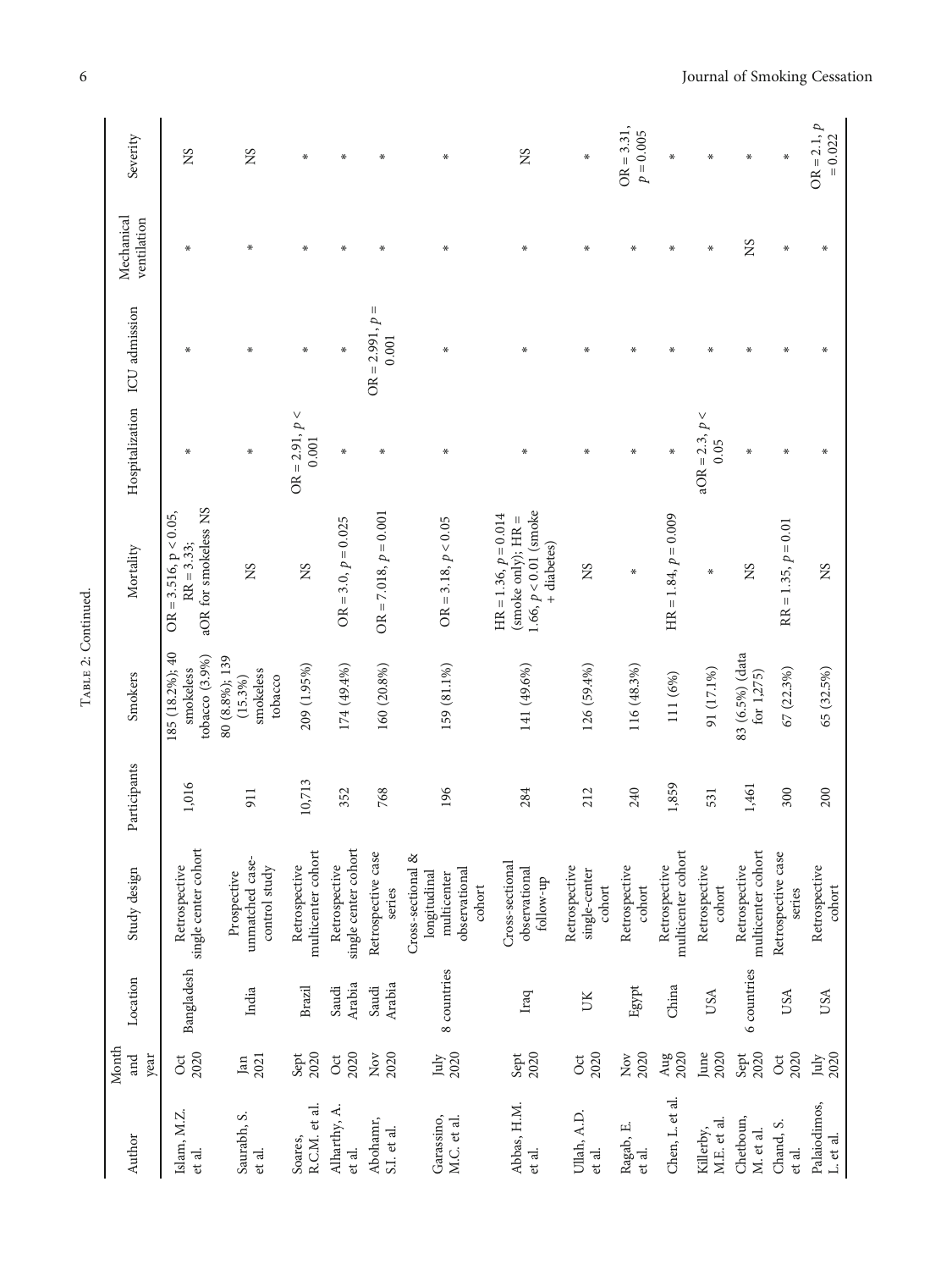| í |
|---|
| I |

| SN<br>SN<br>₩<br>$\ast$<br>₩<br>$\ast$<br>$\star$<br>∗<br>∗<br>∗<br>₩<br>₩<br>Former: 15.5%<br>current: 19.8%<br>$(p = 0.09),$<br>ventilation<br>$(p = 0.022)$<br>₩<br>∗<br>₩<br>∗<br>∗<br>∗<br>ж<br>∗<br>⊀<br>$\ast$<br>ж<br>Hospitalization ICU admission<br>$aOR = 2.34, p =$<br>$OR = 5.86, p =$<br>0.015<br>0.01<br>SN<br>∗<br>∗<br>₩<br>₩<br>₩<br>$\ast$<br>$\ast$<br>$\star$<br>$\ast$<br>$OR = 1.39, p <$<br>$aOR = 2.01, p$<br>${}_{<0.001}$<br>0.001<br>₩<br>₩<br>₩<br>$\ast$<br>$\star$<br>∗<br>$\pmb{\times}$<br>$\star$<br>₩<br>₩<br>$OR = 10.09, p = 0.032$<br>$aOR = 1.27, p = 0.041$<br>$OR = 5.47, p = 0.008$<br>$aOR = 1.99, p = 0.03$<br>$OR = 2.72$ , $p = 0.031$<br>$OR = 3.4, p = 0.01$<br>(former); NS for<br>(former); NS for<br>current<br>current<br>ΧS<br>ΣX<br>SN<br>∗<br>$\ast$<br>smokers in whole<br>331 (54%) (40k/<br>1,572 (20.7%)<br>$10\%$ current<br>889 (21.4%)<br>268 (46.4%)<br>170 (24.7%)<br>106 (17.6%)<br>56 (36.4%)<br>$61(38.4\%)$<br>54 (17%)<br>41 (21%)<br>35 (35%)<br>44 (4%)<br>cohort)<br>(cases)<br>7,592<br>1096<br>154<br>689<br>600<br>159<br>198<br>577<br>(61)<br>101 | Location                                             |                                                           |         |           |  | Mechanical |          |
|---------------------------------------------------------------------------------------------------------------------------------------------------------------------------------------------------------------------------------------------------------------------------------------------------------------------------------------------------------------------------------------------------------------------------------------------------------------------------------------------------------------------------------------------------------------------------------------------------------------------------------------------------------------------------------------------------------------------------------------------------------------------------------------------------------------------------------------------------------------------------------------------------------------------------------------------------------------------------------------------------------------------------------------------------------------------------------------------------------------------------------|------------------------------------------------------|-----------------------------------------------------------|---------|-----------|--|------------|----------|
|                                                                                                                                                                                                                                                                                                                                                                                                                                                                                                                                                                                                                                                                                                                                                                                                                                                                                                                                                                                                                                                                                                                                 | Study design                                         | Participants                                              | Smokers | Mortality |  |            | Severity |
|                                                                                                                                                                                                                                                                                                                                                                                                                                                                                                                                                                                                                                                                                                                                                                                                                                                                                                                                                                                                                                                                                                                                 | Retrospective case-<br>control                       |                                                           |         |           |  |            |          |
|                                                                                                                                                                                                                                                                                                                                                                                                                                                                                                                                                                                                                                                                                                                                                                                                                                                                                                                                                                                                                                                                                                                                 | cohort (2 sites)<br>Retrospective                    |                                                           |         |           |  |            |          |
|                                                                                                                                                                                                                                                                                                                                                                                                                                                                                                                                                                                                                                                                                                                                                                                                                                                                                                                                                                                                                                                                                                                                 | multicenter cohort<br>Retrospective                  | predictors of<br>assessed for<br>1,697 (407<br>mortality) |         |           |  |            |          |
|                                                                                                                                                                                                                                                                                                                                                                                                                                                                                                                                                                                                                                                                                                                                                                                                                                                                                                                                                                                                                                                                                                                                 | Retrospective<br>cohort                              |                                                           |         |           |  |            |          |
|                                                                                                                                                                                                                                                                                                                                                                                                                                                                                                                                                                                                                                                                                                                                                                                                                                                                                                                                                                                                                                                                                                                                 | multicenter cohort<br>Longitudinal                   |                                                           |         |           |  |            |          |
|                                                                                                                                                                                                                                                                                                                                                                                                                                                                                                                                                                                                                                                                                                                                                                                                                                                                                                                                                                                                                                                                                                                                 | Prospective single<br>center cohort                  |                                                           |         |           |  |            |          |
|                                                                                                                                                                                                                                                                                                                                                                                                                                                                                                                                                                                                                                                                                                                                                                                                                                                                                                                                                                                                                                                                                                                                 | multicenter cohort<br>Retrospective                  |                                                           |         |           |  |            |          |
|                                                                                                                                                                                                                                                                                                                                                                                                                                                                                                                                                                                                                                                                                                                                                                                                                                                                                                                                                                                                                                                                                                                                 | Case-control                                         | 24,906 (4,151<br>cases)                                   |         |           |  |            |          |
|                                                                                                                                                                                                                                                                                                                                                                                                                                                                                                                                                                                                                                                                                                                                                                                                                                                                                                                                                                                                                                                                                                                                 | Prospective cohort                                   | 406,793 (605<br>with COVID                                |         |           |  |            |          |
|                                                                                                                                                                                                                                                                                                                                                                                                                                                                                                                                                                                                                                                                                                                                                                                                                                                                                                                                                                                                                                                                                                                                 | Retrospective<br>cohort                              |                                                           |         |           |  |            |          |
|                                                                                                                                                                                                                                                                                                                                                                                                                                                                                                                                                                                                                                                                                                                                                                                                                                                                                                                                                                                                                                                                                                                                 | multicenter cohort<br>Retrospective                  |                                                           |         |           |  |            |          |
|                                                                                                                                                                                                                                                                                                                                                                                                                                                                                                                                                                                                                                                                                                                                                                                                                                                                                                                                                                                                                                                                                                                                 | observational<br>Prospective<br>cohort<br>Bangladesh |                                                           |         |           |  |            |          |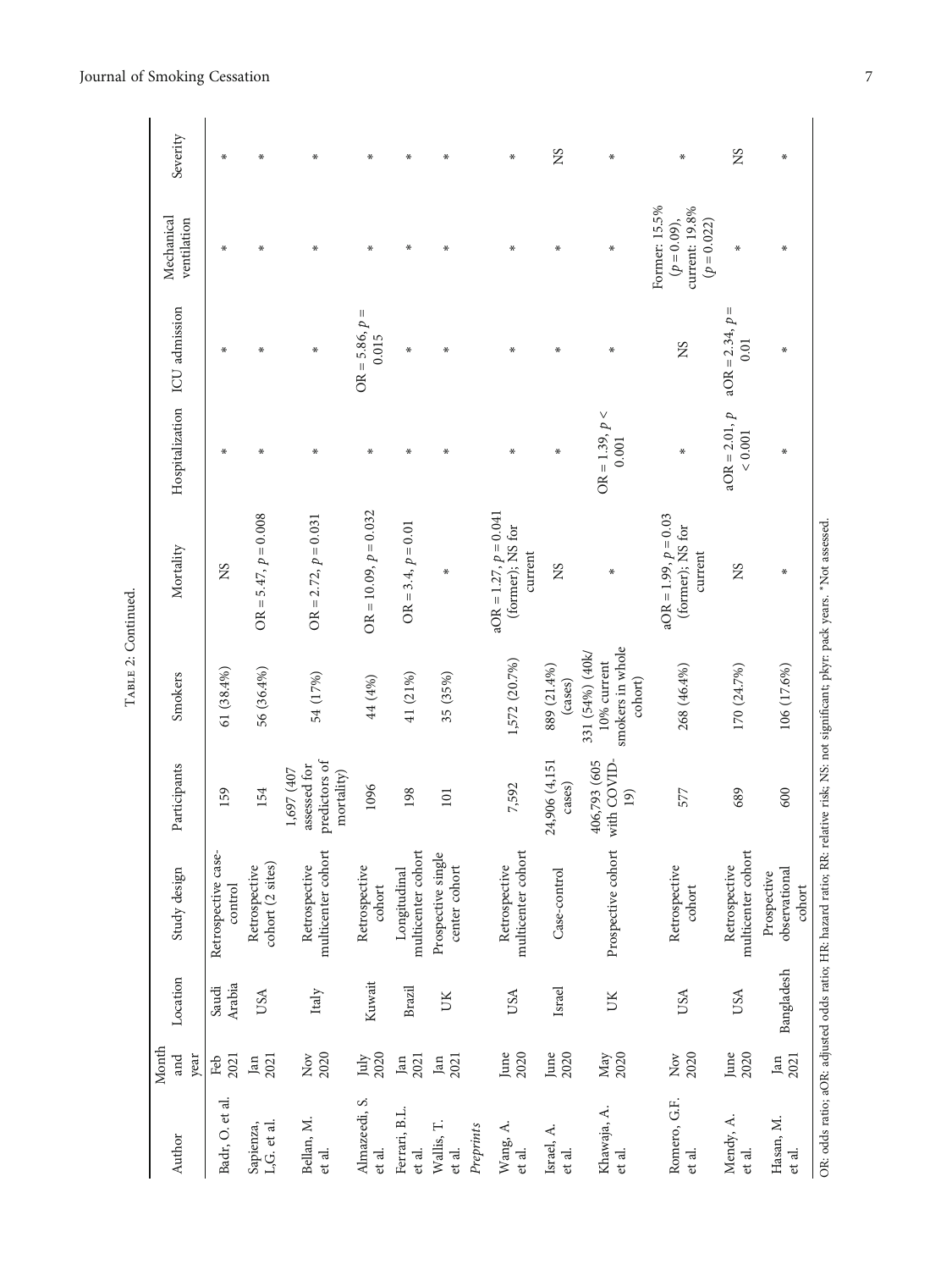A few other outcomes were also assessed. One study found that smokers were more likely to have chest X-ray abnormalities 12 weeks after hospitalization, which correlated with longer hospital stays and longer recovery times [\[26](#page-10-0)]. Another study also indicated that smokers may be at risk of longer hospital stays or longer disease duration, but results were not conclusive [\[27\]](#page-10-0). One study found that smokers were at higher risk of pulmonary embolism, an outcome that is associated with higher mortality [\[28\]](#page-10-0). And finally, one study found that smokers were at increased risk of losing their sense of smell [[29](#page-10-0)].

Multiple studies noted the high correlation between a history of smoking and increased comorbidities, as well as the association between multiple comorbidities and increased risk of negative COVID-19 outcomes [\[25,](#page-10-0) [30](#page-10-0)–[34](#page-10-0)]. One study that compared smokers, diabetics, and diabetics who smoke found significantly worse outcomes, including increased risk of death, for the diabetics who smoke compared to the other groups [\[27](#page-10-0)]. This finding highlights the crucial interaction between noncommunicable and infectious diseases.

### 4. Discussion

The explosion of research on COVID-19 may best be seen in NIH's LitCovid database, which now has over 124,000 articles on the subject and sees over 2,000 new articles each week. This unparalleled rate of research offers a wealth of information, but much of the information is incomplete as we continue to learn about COVID-19 and its impacts. This review sought to organize and update existing knowledge and add to what has been done using more rigorous inclusion criteria.

The findings of this review indicate that smokers, including those who have quit, are at greater risk of developing severe COVID-19 illness compared with never smokers. As tobacco use and COVID-19 both dysregulate the RAS, ever-smokers who contracted COVID-19 were more likely to experience hospitalization, ICU admission, and death. Furthermore, the interaction of COVID-19 and smoking history was found to significantly increase the risk posed to individuals living with chronic diseases such as chronic liver disease, diabetes, and cancer [\[21,](#page-9-0) [23, 27\]](#page-10-0), a finding that has not been documented in prior reviews.

In conducting this review, a number of future research directions were identified. First, several other outcomes were seen in studies that did not meet our inclusion criteria and thus were not included in this review. However, these outcomes, including stroke, blood clots, heart attacks, sepsis, mental illness, and neurological outcomes, deserve further study. Second, evidence suggests other specific patient populations with a history of smoking, such as people living with asthma and COPD, may also be at increased risk. Third, research on COVID-19 among younger populations and the impact of vaping on COVID-19 is still very limited. No studies on vaping met our inclusion criteria. Considering the growing evidence of long-lasting symptoms, neurological side effects, and other disabilities related to COVID-19, more information on how COVID-19 impacts young adults is urgently needed. Additionally, while a few articles found that noncombustible nicotine use such as hookah and vaping was correlated with increased incidence of COVID-19 [\[35](#page-10-0), [36](#page-10-0)], little research has examined the association between these forms of tobacco use and COVID-19 outcomes. Finally, evidence suggests a dose-response relationship between tobacco use and health outcomes. Therefore, dosage should be considered more widely in analyses of the impact of tobacco use on COVID-19 outcomes.

4.1. Strengths and Limitations. This systematic review focused on the impact of tobacco use on COVID-19 outcomes, including hospitalization, ICU admission, mechanical ventilation, and mortality. It achieved this goal by using appropriate search terms to gather available research, applying a rigorous methodical approach, and consolidating the findings into useful results to inform public health policy. However, there are limitations. With over 2,000 articles on COVID-19 published each week, any review, including this one, is inherently behind the latest research. In an effort to mitigate this limitation, preprints were included in the analysis. However, preprints have their own limitations, as they are not yet peer-reviewed. Recognizing this limitation, we presented results of preprints separately in Table [2.](#page-5-0) While this review was able to include studies from a variety of countries, it was still limited to English-language articles, excluding work done in Chinese, Italian, Spanish, and other languages. Additionally, the wide range of measurements used across studies made comparison difficult. For example, while some studies separated current vs. former smokers, others combined all participants with a history of tobacco use into one pool. While this may solve the problem of small samples, it may also dilute the results. Perhaps most importantly, the majority of studies relied on medical records, which may be missing data or contain incomplete histories. Lowe et al. [\[25\]](#page-10-0) point out that patients with complete records are more likely to be wealthy and regularly access healthcare, potentially leading to an underestimate of the impact of tobacco use on COVID-19 outcomes.

#### 5. Conclusions

Tobacco use increases the risk of severe illness, hospitalization, and mortality due to COVID-19. Public health efforts to minimize these outcomes should include raising awareness of these risks, promoting the uptake of and increasing access to tobacco cessation, encouraging tobacco users to seek care early in their illness, and prioritizing vaccination for those with a history of tobacco use. Some states within the United States have prioritized tobacco users in vaccination efforts. Given the findings of this review, we recommend expanding this policy.

## Appendix

### A. Search Terms

A.1. PubMed and LitCovid which Recognize Mesh Terms. ("COVID-19"[Mesh] OR "Coronavirus Infections"[Mesh] OR "SARS-CoV-2"[Mesh] OR "SARS-CoV-2" OR "SARS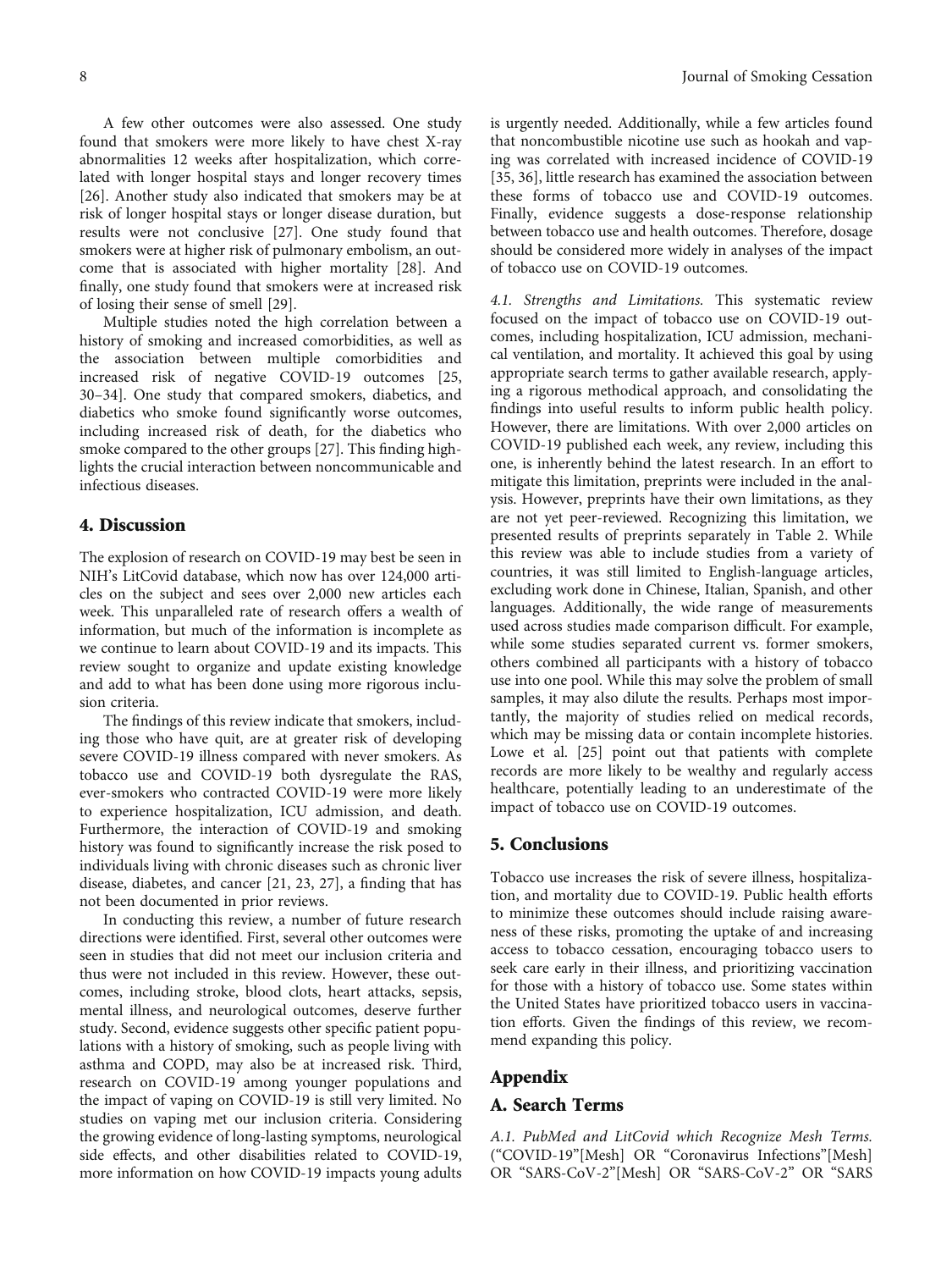<span id="page-9-0"></span>COV 2" OR "COVID-19" OR "COVID" OR "novel coronavirus") AND ("Smoking Devices"[Mesh] OR "Smokers"[-<br>Mesh] OR "Tobacco Use"[Mesh] OR "Tobacco Mesh] OR "Tobacco Use"[Mesh] OR "Tobacco Products"[Mesh] OR "Tobacco Smoke Pollution"[Mesh] OR "Vaping"[Mesh] OR "Smoking" OR "tobacco" OR "vaping" OR "cigarette" OR "Juul" OR "smoke" OR "smoked" OR "vape" OR "tobacco use") AND ("Mortality"[Mesh] OR "Hospitalization"[Mesh] OR "Outcomes" OR "Outcome" OR "mortality" OR "death" OR "hospitalization" OR "hospitalized" OR "morbidity" OR "complication" OR "complications")

A.2. Scopus and Europe PMC (Limited to Preprints), which Do Not Recognize Mesh Terms. ("coronavirus infections" OR sars-cov-2 OR covid-19 OR covid OR "novel coronavirus") AND (smoking OR tobacco OR vaping OR cigarette OR juul OR smoke OR smoked OR vape OR "tobacco use") AND (mortality OR hospitalization OR outcomes OR outcome OR death OR hospitalized OR morbidity OR complication OR complications)

## Conflicts of Interest

Lorien C. Abroms receives royalties from the sale of Text2- Quit and is a shareholder in Welltock, Inc. All other authors declare no conflicts of interests.

## Acknowledgments

Dr. Berg is supported by the US National Institutes of Health (NIH) funding, specifically the National Cancer Institute (R01CA179422-01; PI: Berg; R01CA215155-01A1; PI: Berg; R01CA239178-01A1; MPIs: Berg, Levine), the Fogarty International Center/NIH (1R01TW010664-01; MPIs: Berg, Kegler), the National Institute of Environmental Health Sciences/Fogarty (D43ES030927-01; MPIs: Berg, Caudle, Sturua), and the National Institute on Drug Abuse (R56DA051232-01A1; MPIs: Berg, Cavazos-Rehg).

## References

- [1] N. Zamorano Cuervo and N. Grandvaux, "ACE2: evidence of role as entry receptor for SARS-CoV-2 and implications in comorbidities," eLife, vol. 9, 2020.
- [2] J. M. Oakes, R. M. Fuchs, J. D. Gardner, E. Lazartigues, and X. Yue, "Nicotine and the renin-angiotensin system," American Journal of Physiology. Regulatory, Integrative and Comparative Physiology, vol. 315, no. 5, pp. R895–R906, 2018.
- [3] F. Triposkiadis, R. C. Starling, A. Xanthopoulos, J. Buter, and H. Boudoulas, "The counter regulatory axis of the lung renin-angiotensin system in severe COVID-19: physiopathology and clinical implications," Heart, Lung and Circulation, vol. 30, no. 6, pp. 786–794, 2020.
- [4] C. G. Husten, "Tobacco Use," in Chronic Disease Epidemiology, Prevention, and Control, P. L. Remington, R. C. Brownson, and M. V. Wegner, Eds., pp. 117–157, American Public Health Association, 2010.
- [5] L. Arcavi and N. L. Benowitz, "Cigarette smoke and infection," JAMA Internal Medicine, vol. 164, no. 20, pp. 2206–2216, 2004.
- [6] J. E. Park, S. Jung, and A. Kim, "MERS transmission and risk factors: a systematic review," BMC Public Health, vol. 18, no. 1, p. 574, 2018.
- [7] S. J. Brake, K. Barnsley, W. Lu, K. D. McAlinden, M. S. Eapen, and S. S. Sohal, "Smoking upregulates angiotensin-converting enzyme-2 receptor: a potential adhesion site for novel coronavirus SARS-CoV-2 (Covid-19)," Journal of Clinical Medicine, vol. 9, no. 3, p. 841, 2020.
- [8] J. C. Smith, E. L. Sausville, V. Girish et al., "Cigarette smoke exposure and inflammatory signaling increase the expression of the SARS-CoV-2 receptor ACE2 in the respiratory tract," Developmental Cell, vol. 53, pp. 514–529, 2020.
- [9] C. I. Vardavas and K. Nikitara, "COVID-19 and smoking: a systematic review of the evidence," Tobacco Induced Diseases, vol. 18, 2020.
- [10] I. Berlin, D. Thomas, A. L. Le Faou, and J. Cornuz, "COVID-19 and smoking," Nicotine and Tobacco Research, vol. 22, no. 9, pp. 1650–1652, 2020.
- [11] M. S. Cattaruzza, V. Zagà, S. Gallus, P. D'Argenio, and G. Gorini, "Tobacco smoking and COVID-19 pandemic: old and new issues. A summary of the evidence from the scientific literature," Acta bio-medica: Atenei Parmensis, vol. 91, no. 2, pp. 106–112, 2020.
- [12] K. Farsalinos, A. Barbouni, and R. Niaura, "Systematic review of the prevalence of current smoking among hospitalized COVID-19 patients in China: could nicotine be a therapeutic option?," Internal and Emergency Medicine, vol. 15, pp. 845–852, 2020.
- [13] A. Gülsen, B. A. Yigitbas, B. Uslu, D. Drömann, and O. Kilinc, "The effect of smoking on COVID-19 symptom severity: systematic review and meta-analysis," Pulmonary Medicine, vol. 2020, Article ID 7590207, 11 pages, 2020.
- [14] H. M. Salah, T. Sharma, and J. Mehta, "Smoking doubles the mortality risk in COVID-19: a meta-analysis of recent reports and potential mechanisms," Cureus, vol. 12, no. 10, article e10837, 2020.
- [15] R. Patanavanich and S. A. Glantz, "Smoking is associated with worse outcomes of COVID-19 particularly among younger adults: a systematic review and meta-analysis," medRxiv, 2020.
- [16] A. K. Gupta, S. T. Nethan, and R. Mehrotra, "Tobacco use as a well-recognized cause of severe COVID-19 manifestations," Respiratory Medicine, vol. 176, article 106233, 2021.
- [17] A. Umnuaypornlert, S. Kanchanasurakit, D. E. I. Lucero-Prisno, and S. Saokaew, "Smoking and risk of negative outcomes among COVID-19 patients: a systematic review and meta-analysis," Tobacco Induced Diseases, vol. 9, 2021.
- [18] M. Adrish, S. Chilimuri, N. Mantri et al., "Association of smoking status with outcomes in hospitalised patients with COVID-19," BMJ Open Respiratory Research, vol. 7, no. 1, article e000716, 2020.
- [19] A. Mendy, S. Apewokin, A. A. Wells, and A. L. Morrow, "Factors associated with hospitalization and disease severity in a racially and ethnically diverse population of COVID-19 patients," MedRxiv, 2020.
- [20] G. M. Parra-Bracamonte, N. Lopez-Villalobos, and F. E. Parra-Bracamonte, "Clinical characteristics and risk factors for mortality of patients with COVID-19 in a large data set from Mexico," Annals of Epidemiology, vol. 52, pp. 93–98.e2, 2020.
- [21] B. L. Ferrari, C. G. Ferreira, M. Menezes et al., "Determinants of COVID-19 mortality in patients with cancer from a community oncology practice in Brazil," JCO Oncology, vol. 7, pp. 46–55, 2021.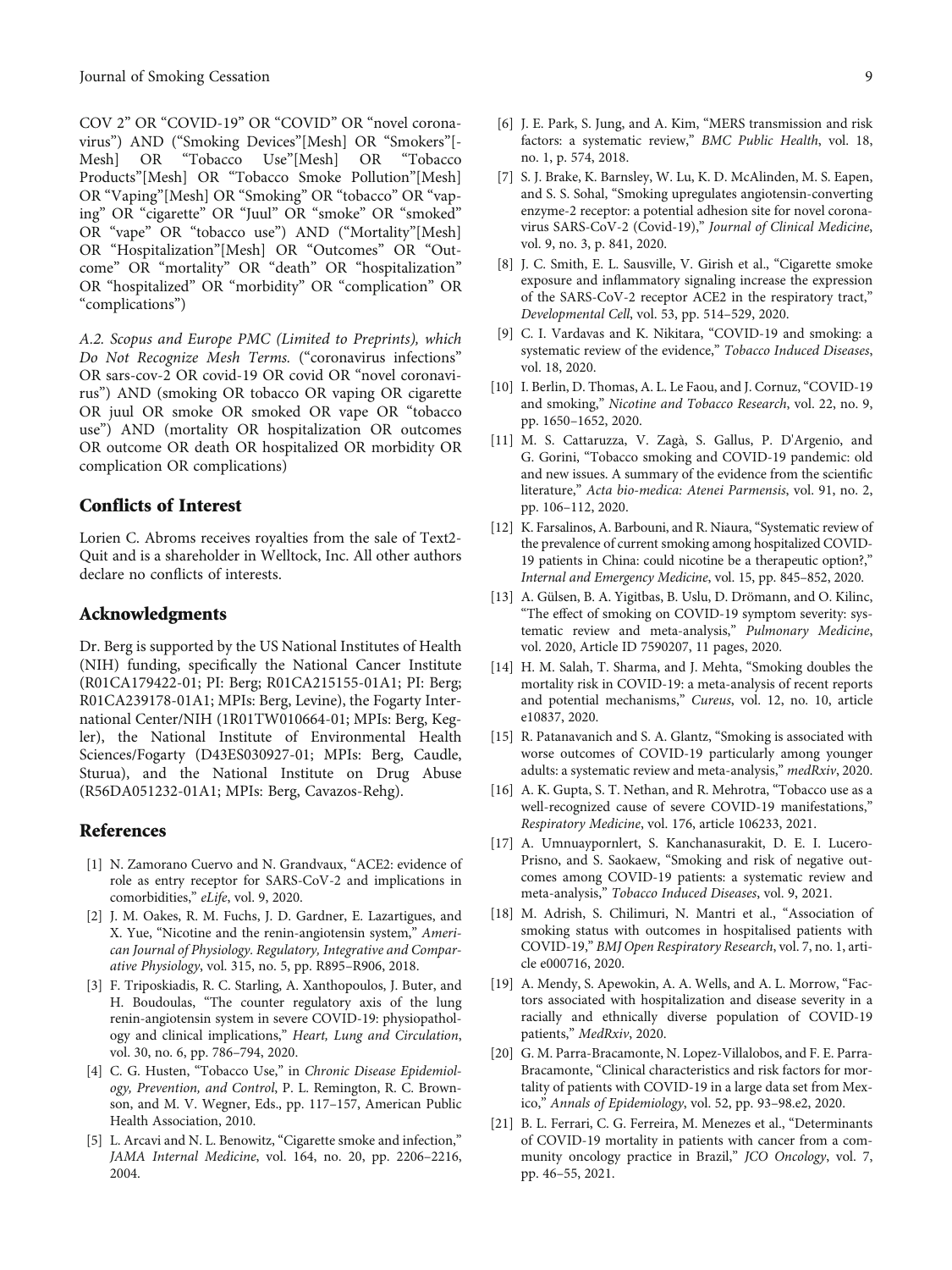- <span id="page-10-0"></span>[22] M. C. Garassino, J. G. Whisenant, L. C. Huang et al., "COVID-19 in patients with thoracic malignancies (TERAVOLT): first results of an international, registry-based, cohort study," The Lancet Oncology, vol. 21, no. 7, 2020.
- [23] D. Kim, N. Adeniji, N. Latt et al., "Predictors of outcomes of COVID-19 in patients with chronic liver disease: US multicenter study," Clinical Gastroenterology and Hepatology, vol. 19, no. 7, pp. 1469–1479, 2020.
- [24] K. S. Ho, B. Narasimhan, J. Sheehan, L. Wu, and J. Y. Fung, "Controversy over smoking in COVID-19—a real world experience in New York City," Journal of Medical Virology, vol. 93, no. 7, pp. 4537–4543, 2020.
- [25] K. E. Lowe, J. Zein, U. Hatipoglu, and A. Attaway, "Association of smoking and cumulative pack-year exposure with COVID-19 outcomes in the Cleveland Clinic COVID-19 registry," JAMA Internal Medicine, vol. 181, no. 5, pp. 709–711, 2021.
- [26] T. J. M. Wallis, E. Heiden, J. Horno et al., "Risk factors for persistent abnormality on chest radiographs at 12-weeks post hospitalisation with PCR confirmed COVID-19," Respiratory Research, vol. 22, p. 157, 2021.
- [27] H. M. Abbas, K. F. Nassir, Q. A. Al Khames Aga et al., "Presenting the characteristics, smoking versus diabetes, and outcome among patients hospitalized with COVID-19," Journal of Medical Virology, vol. 93, no. 3, pp. 1556–1567, 2021.
- [28] O. I. Badr, H. Alwafi, W. A. Elrefaey et al., "Incidence and outcomes of pulmonary embolism among hospitalized COVID-19 patients," International Journal of Environmental Research and Public Health, vol. 18, no. 14, p. 7645, 2021.
- [29] M. Hasan, N. A. Tamanna, M. N. Jamal, and J. Uddin, "The prevalence of olfactory dysfunction and its associated factors in patients with COVID-19 infection," MedRxiv, 2021.
- [30] O. Y. Bello-Chavolla, A. González-Díaz, N. E. Antonio-Villa et al., "Unequal impact of structural health determinants and comorbidity on COVID-19 severity and lethality in older Mexican adults: considerations beyond chronological aging," The Journals of Gerontology: Series A, vol. 76, no. 3, pp. e52– e59, 2020.
- [31] M. A. Pérez-Sastré, J. Valdés, and L. Ortiz-Hernández, "Clinical characteristics and severity of COVID-19 among Mexican adults," Gaceta medica de Mexico, vol. 156, no. 5, pp. 379–387, 2020.
- [32] G. F. Romero, E. Dominguez-Castillo, M. Zheng et al., *Impact* of tobacco smoking status on morbidity and mortality in patients hospitalized with COVID-19 pneumonia: observational study, Research Square, 2020.
- [33] A. D. Ullah, L. Sivapalan, C. Chelala, and H. Kocher, "COVID-19 in patients with hepatobiliary and pancreatic diseases in East London: a single-centre cross-sectional study in East London," BMJ Open, vol. 11, article e045077, 2021.
- [34] A. Wang, X. Zhong, and Y. Hurd, "Comorbidity and sociodemographic determinants in COVID-19 mortality in a US urban healthcare system," MedRxiv, 2020.
- [35] S. M. Gaiha, J. Cheng, and B. Halpern-Felsher, "Association between youth smoking, electronic cigarette use, and COVID-19," Journal of Adolescent Health, vol. 67, no. 4, pp. 519–523, 2020.
- [36] D. Li, D. P. Croft, D. J. Ossip, and Z. Xie, Are vabpers more susceptible to COVID-19 infection?, Pre-Print, 2020.
- [37] S. I. Abohamr, R. M. Abazid, M. A. Aldossari et al., "Clinical characteristics and in-hospital mortality of COVID-19 adult patients in Saudi Arabia," Saudi Medical Journal, vol. 41, no. 11, 2020.
- [38] A. Alharthy, W. Aletreby, F. Faqihi et al., "Clinical characteristics and predictors of 28-day mortality in 352 critically ill patients with COVID-19: a retrospective study," Journal of Epidemiology and Global Health, vol. 11, no. 1, p. 98, 2020.
- [39] S. Almazeedi, S. Al-Youha, M. H. Jamal et al., "Characteristics, risk factors and outcomes among the first consecutive 1096 patients diagnosed with COVID-19 in Kuwait," EClinical Medicine, vol. 24, article 100448, 2020.
- [40] M. Bellan, G. Patti, E. Hayden et al., "Fatality rate and predictors of mortality in an Italian cohort of hospitalized COVID-19 patients," Science Report, vol. 10, no. 1, 2020.
- [41] S. Chand, S. Kapoor, D. Orsi et al., "COVID-19-associated critical illness-report of the first 300 patients admitted to intensive care units at a New York City medical center," Journal of Intensive Care Medicine, vol. 35, no. 10, 2020.
- [42] L. Chen, J. Yu, W. He et al., "Risk factors for death in 1859 subjects with COVID-19," Leukemia (Nature), vol. 34, no. 8, pp. 2173–2183, 2020.
- [43] M. Chetboun, V. Raverdy, J. Labreuche et al., "BMI and pneumonia outcomes in critically ill covid-19 patients: an international multicenter study," Obesity (Silver Spring, Md.), vol. 29, no. 9, pp. 1477–1486, 2021.
- [44] A. Di Castelnuovo, M. Bonaccio, S. Costanzo et al., "Common cardiovascular risk factors and in-hospital mortality in 3, 894 patients with COVID-19: survival analysis and machine learning-based findings from the multicentre Italian CORIST study," Nutrition, Metabolism, and Cardiovascular Diseases, vol. 30, no. 11, pp. 1899–1913, 2020.
- [45] A. B. Engin, E. D. Engin, and A. Engin, "Two important controversial risk factors in SARS-CoV-2 infection: obesity and smoking," Environmental Toxicology and Pharmacology, vol. 78, article 103411, 2020.
- [46] M. Hamer, M. Kivimaki, C. R. Gale, and G. D. Batty, "Lifestyle risk factors, inflammatory mechanisms, and COVID-19 hospitalization: a community-based cohort study of 387,109 adults in UK," Brain, Behavior, and Immunity, vol. 87, pp. 184–187, 2020.
- [47] G. N. Ioannou, E. Locke, P. Green et al., "Risk factors for hospitalization, mechanical ventilation, or death among 10 131 US veterans with SARS-CoV-2 infection," JAMA Network Open, vol. 3, no. 9, article e2022310, 2020.
- [48] M. Z. Islam, B. K. Riaz, A. N. M. S. Islam et al., "Risk factors associated with morbidity and mortality outcomes of COVID-19 patients on the 28th day of the disease course: a retrospective cohort study in Bangladesh," Epidemiology and Infection, vol. 148, 2020.
- [49] A. Israel, E. Feldhamer, A. Lahad, D. Levin-Zamir, and G. Lavie, "Smoking and the risk of COVID-19 in a large observational population study," MedRxiv, 2020.
- [50] A. Khawaja, A. Warwick, P. Hysi et al., "Associations with COVID-19 hospitalisation amongst 406, 793 adults: the UK Biobank prospective cohort study," MedRxiv, 2020.
- [51] M. E. Killerby, R. Link-Gelles, S. C. Haight et al., "Characteristics associated with hospitalization among patients with COVID-19-Metropolitan Atlanta, Georgia, March-April 2020," Morbidity and Mortality Weekly Report, vol. 69, no. 25, p. 790, 2020.
- [52] P. Lohia, K. Sreeram, P. Nguyen et al., "Preexisting respiratory diseases and clinical outcomes in COVID-19: a multihospital cohort study on predominantly African American population," Respiratory Research, vol. 22, no. 1, 2021.